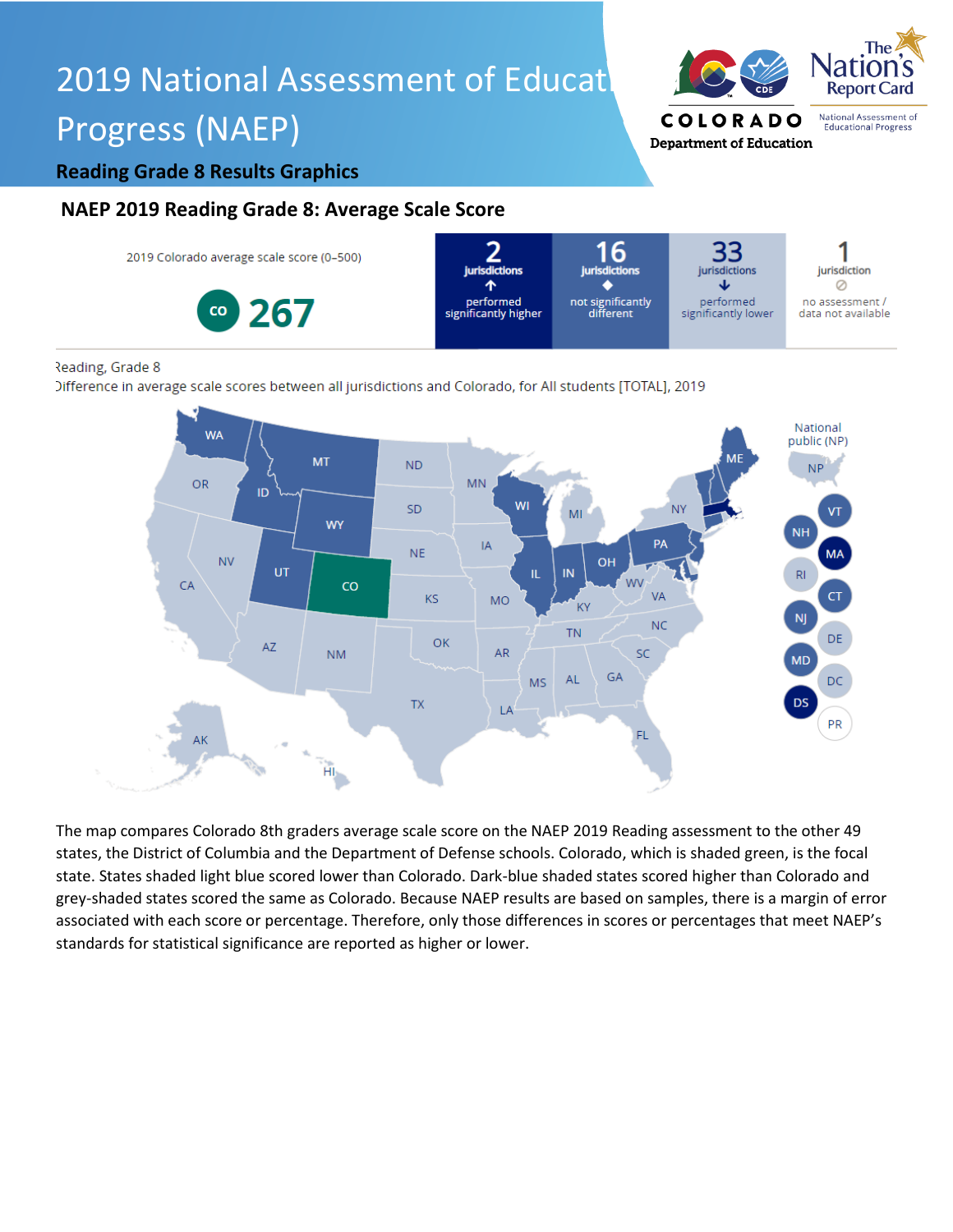



#### **National NAEP Reading Grade 8 Average Scale Scores.**



Using the average scale score on the NAEP 2019 Reading assessment for each state, this bar graph compares Colorado 8<sup>th</sup> graders with the other 49 states, the District of Columbia and the Department of Defense schools. The red bar indicates the National Public average. The green bar represents Colorado. Darker shaded bars indicate significant difference from National Public average.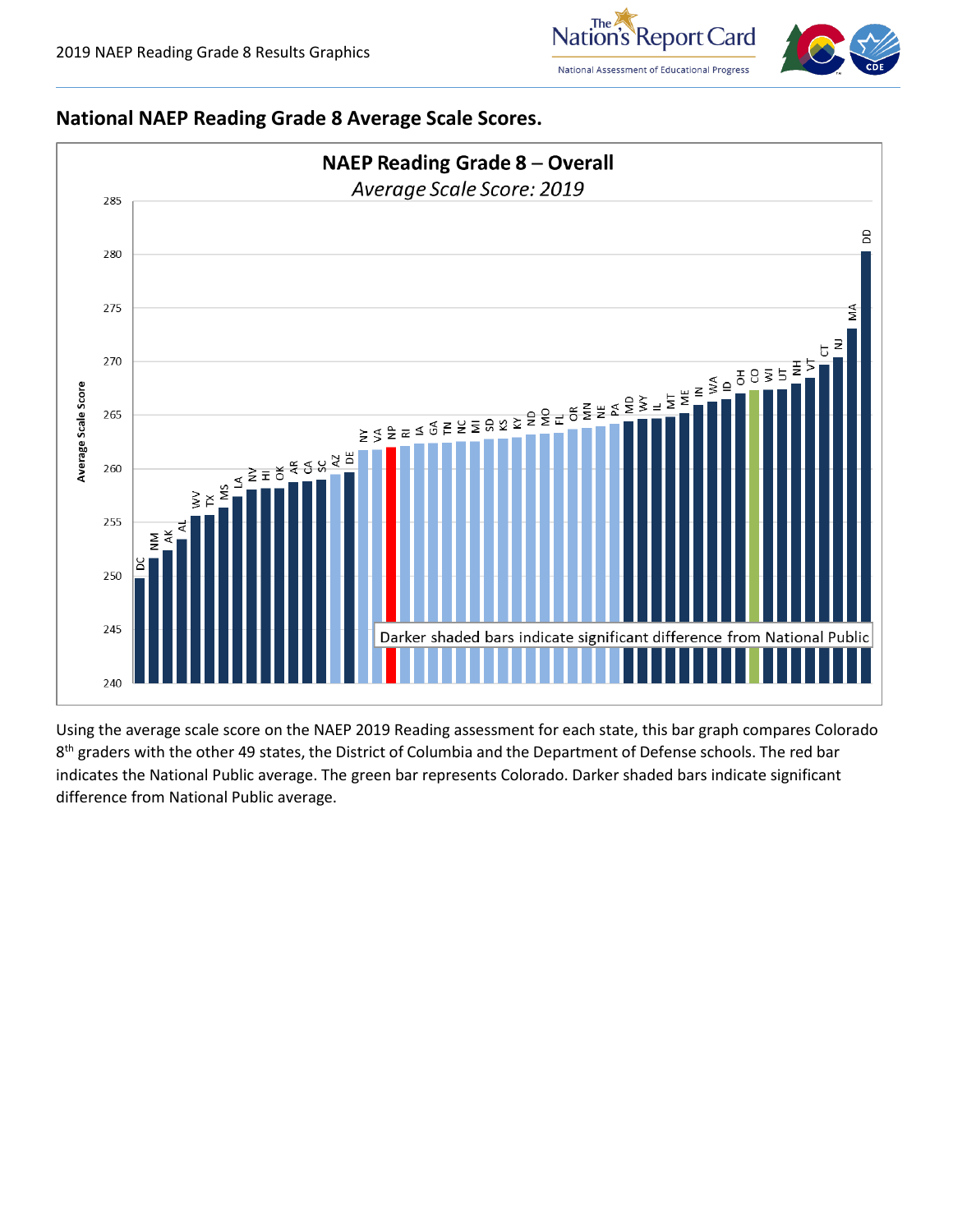

# **National Change in NAEP Grade 8 Reading Scale Scores Over Ten Years**



Using the average scale score on the NAEP 2019 Reading assessment for each state, this bar graph compares Colorado 8<sup>th</sup> graders with the other 49 states, the District of Columbia and the Department of Defense schools. The red bar indicates the National Public average. The green bar represents Colorado. Darker shaded bars indicate significant difference from National Public average.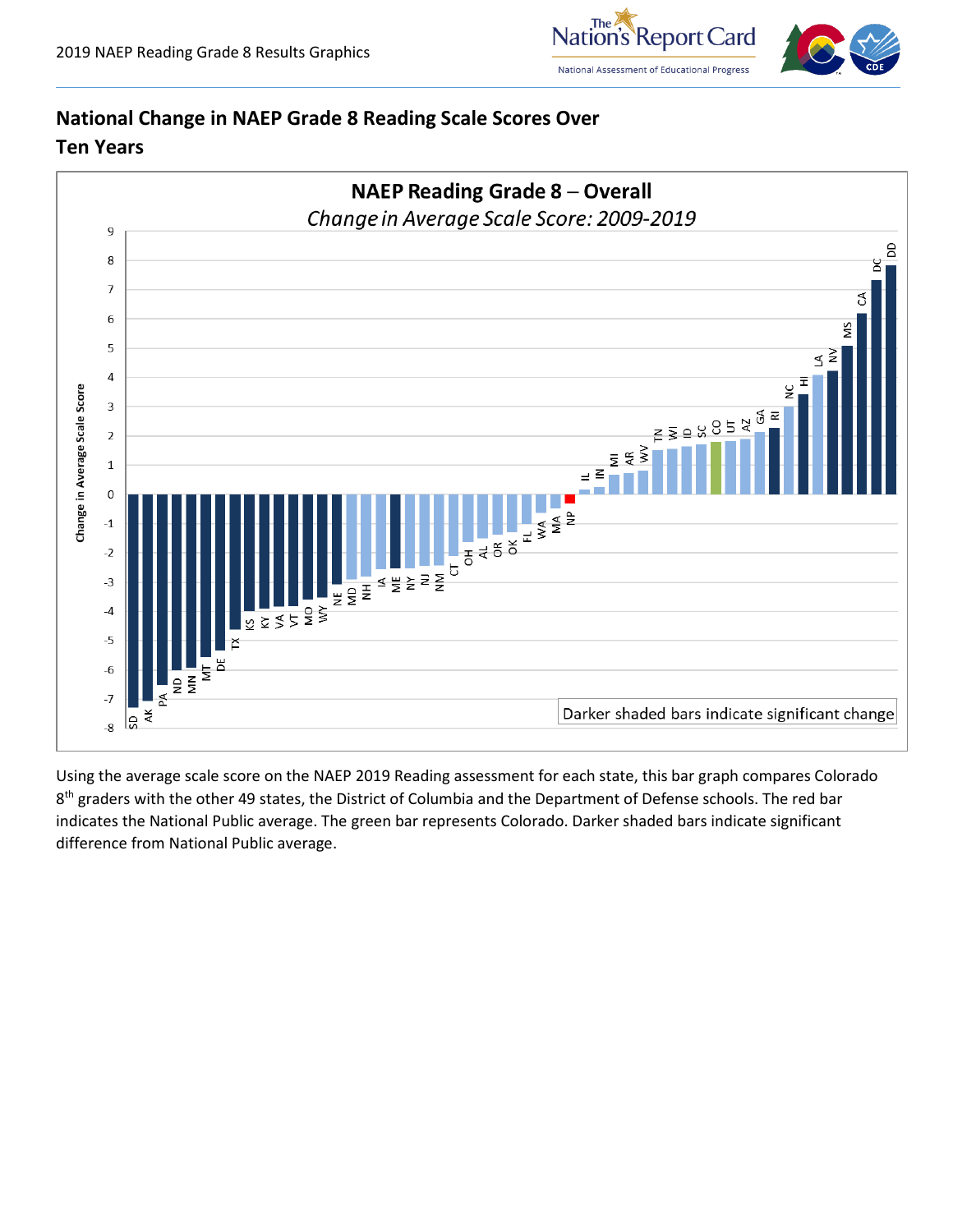

# **Colorado vs National Public Average Scale Score by Percentiles 2003-2019**



The line charts above represent average scale score on the 2019 NAEP Grade 8 Reading assessment seperated into the 10<sup>th</sup>, 25<sup>th</sup>, 50<sup>th</sup>, 75<sup>th</sup>, and 90<sup>th</sup> percentiles for each Colorado and National Public school students extending back to 2003. The dashed lines represents the 2019 NAEP Grade 4 Reading NAEP Basic and Proficent achievement levels.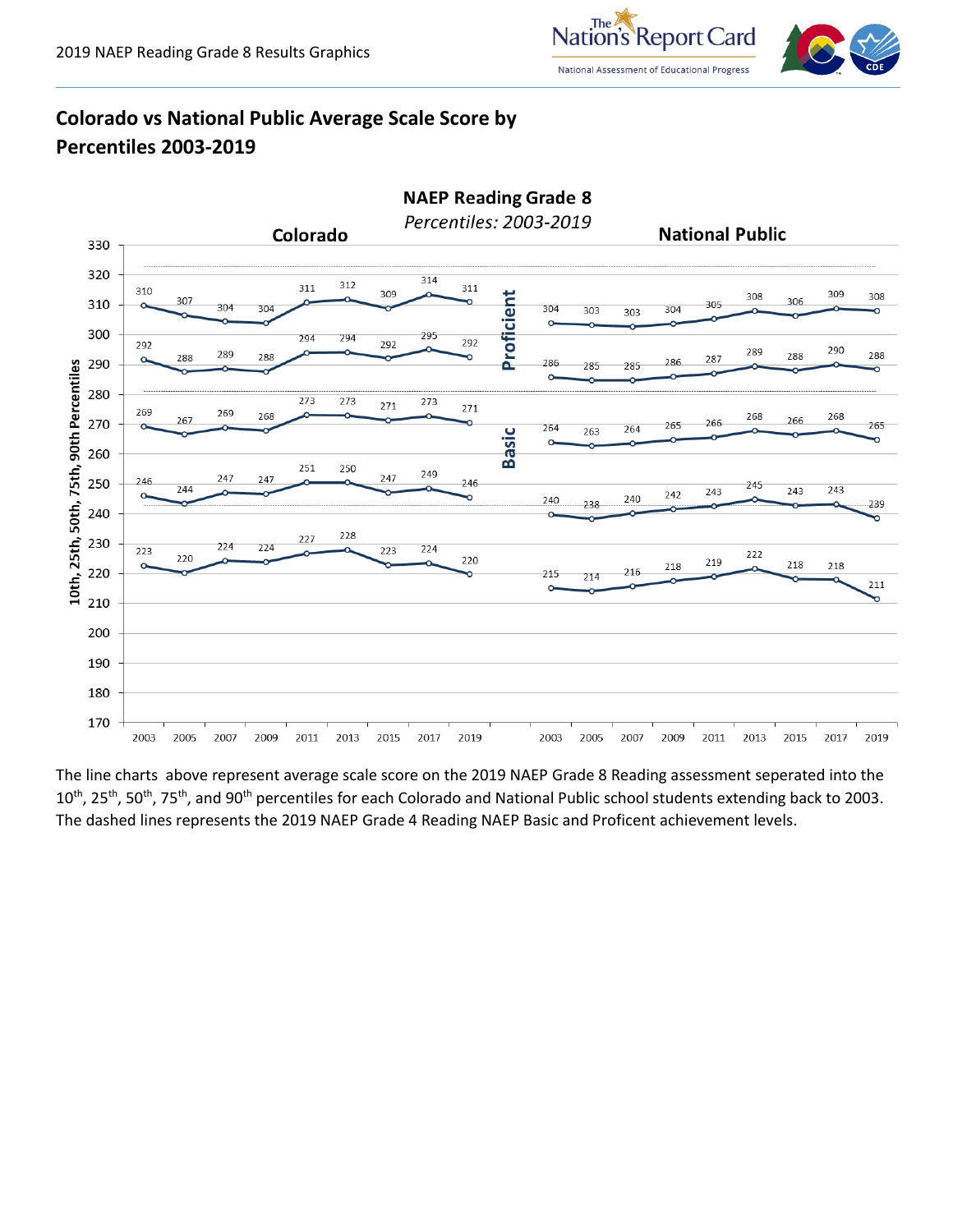



# **Change in NAEP Reading Grade 8 Achievement Levels Over Ten Years**



The bar chart on the far left compares the percentages at each NAEP Reading achievement level for 8<sup>th</sup> graders in Colorado and National Public in 2009. The bar chart on the right compares the percentages at each NAEP Reading achievement level for 8<sup>th</sup> grade in Colorado and National Public in 2019. Blue represents the percent of students scoring in the advanced achievement level. Green represents the percent of students scoring in the proficient achievement level. Yellow represents the percent of students scoring in the basic achievement level. Red represents the percent of students that scored below the basic achievement level.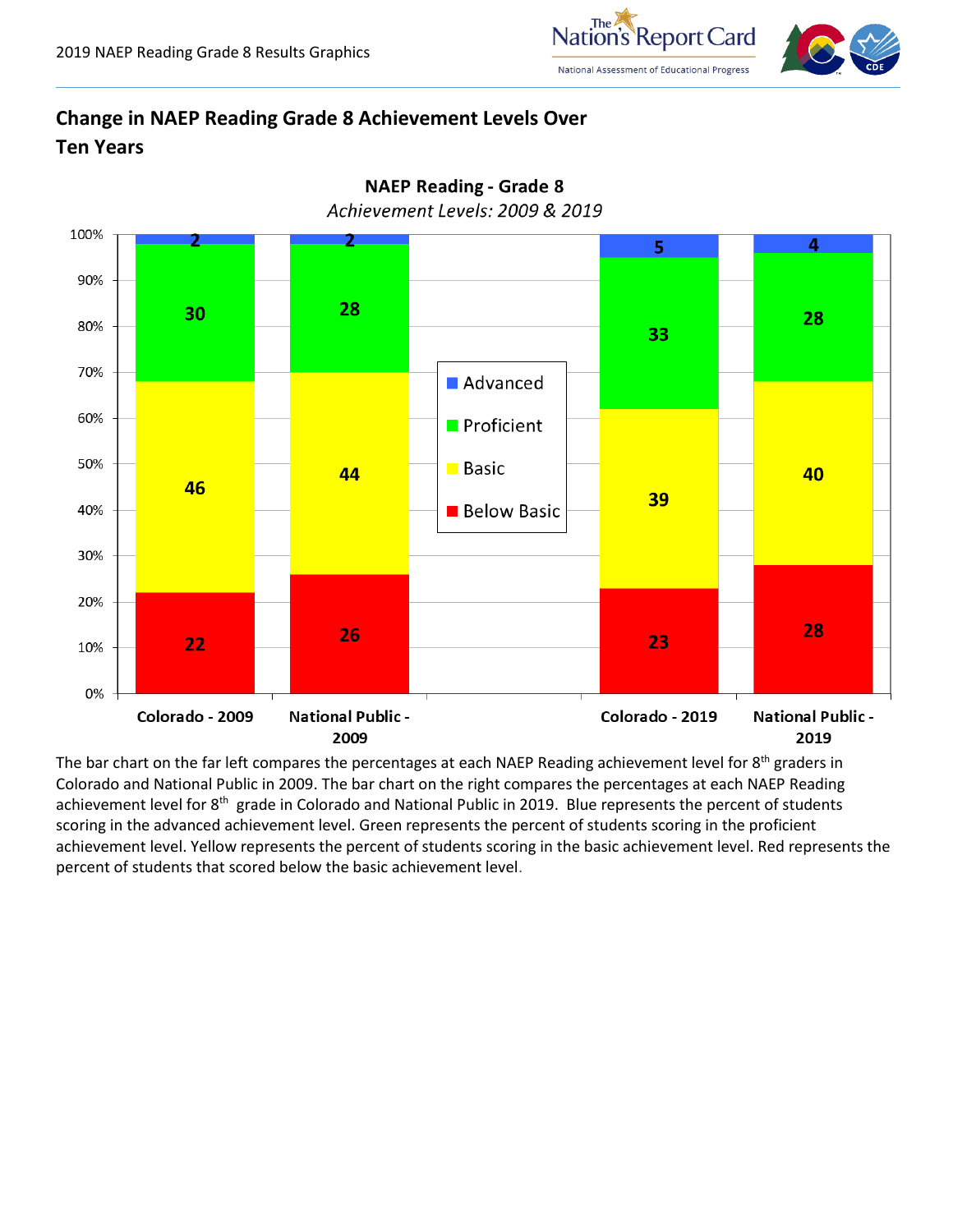



# **2019 Colorado NAEP Reading Grade 8 Reading Scale Scores Percentiles by Subgroups**



The horizontal box plots above represent average scale score on the 2019 NAEP Grade 8 Reading assessment seperated int the 10<sup>th</sup>, 25<sup>th</sup>, 50<sup>th</sup>, 75<sup>th</sup>, and 90<sup>th</sup> percentiles for each Colorado subgroup. The dashed orange line represents the 2019 NAEP Grade 8 Reading NAEP Proficent achievement level scale score of 299.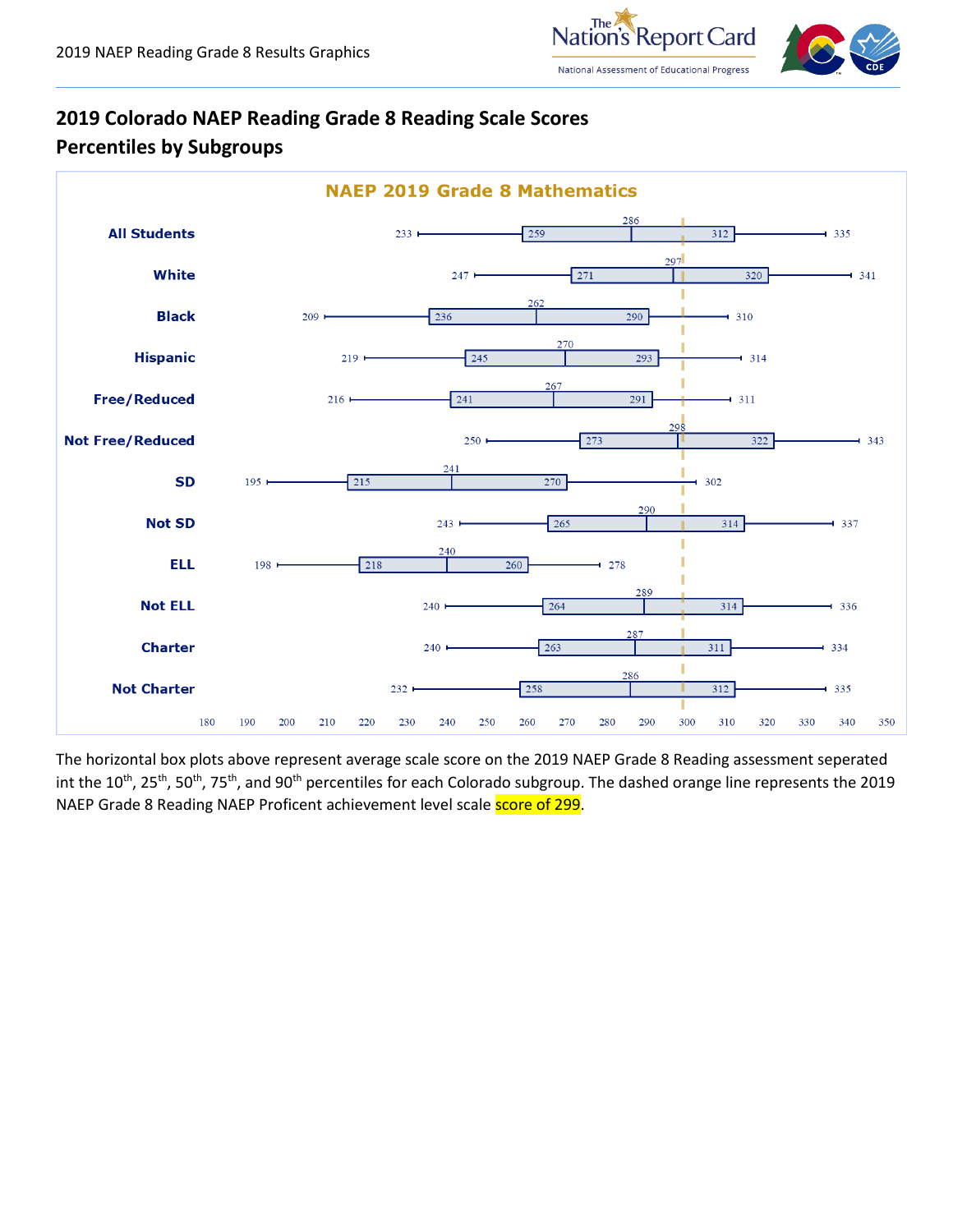

#### **Colorado NAEP Reading Grade 8 Black / White Gap**



### NAEP Reading Grade 8 - White- Black

Gap - Average Scale Score: 2003-2019

NOTE: The NAEP Reading scale ranges from 0 to 500. Observed differences are not necessarily statistically significant.<br>SOURCE: U.S. Department of Education, Institute of Education Sciences, National Center for Education St

This is a comparison of Colorado and National Public 8<sup>th</sup> grade student subgroups using the average scale scores on the NAEP Reading assessment extending back to 2003. The red line represents White student 8<sup>th</sup> grade average scale scores while the blue line represents Black student  $8^{th}$  grade average scale scores. The dotted green vertical lines represent the score gaps between the student subgroups.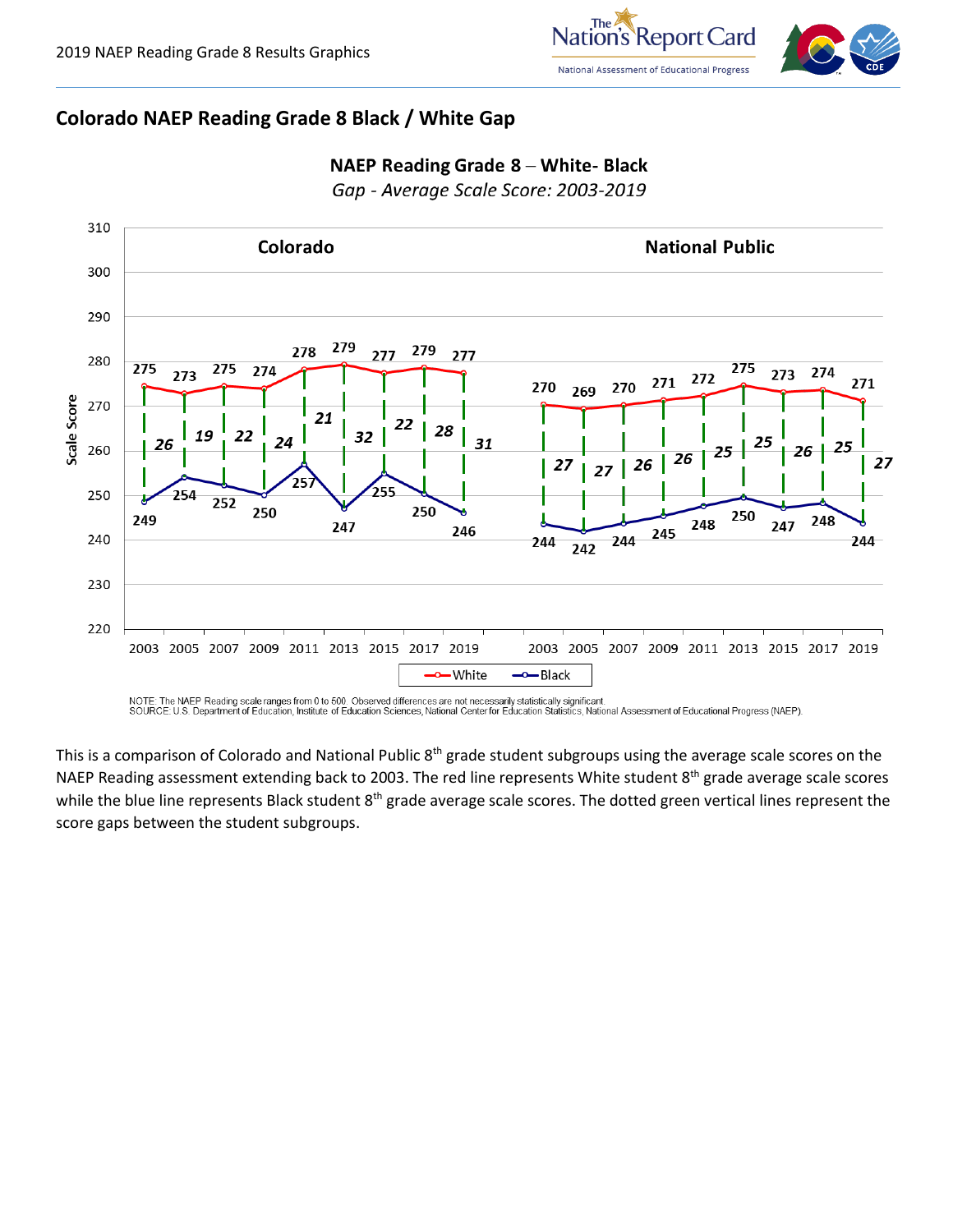

#### **Colorado NAEP Reading Grade 8 Hispanic / White Gap**



#### NAEP Reading Grade 8 - White- Hispanic

Gap - Average Scale Score: 2003-2019

NOTE: The NAEP Reading scale ranges from 0 to 500. Observed differences are not necessarily statistically significant.<br>SOURCE: U.S. Department of Education, Institute of Education Sciences, National Center for Education St

This is a comparison of Colorado and National Public 8<sup>th</sup> grade student subgroups using the average scale scores on the NAEP Reading assessment extending back to 2003. The red line represents White student 8<sup>th</sup> grade average scale scores while the blue line represents Hispanic student  $8^{th}$  grade average scale scores. The dotted green vertical lines represent the score gaps between the student subgroups.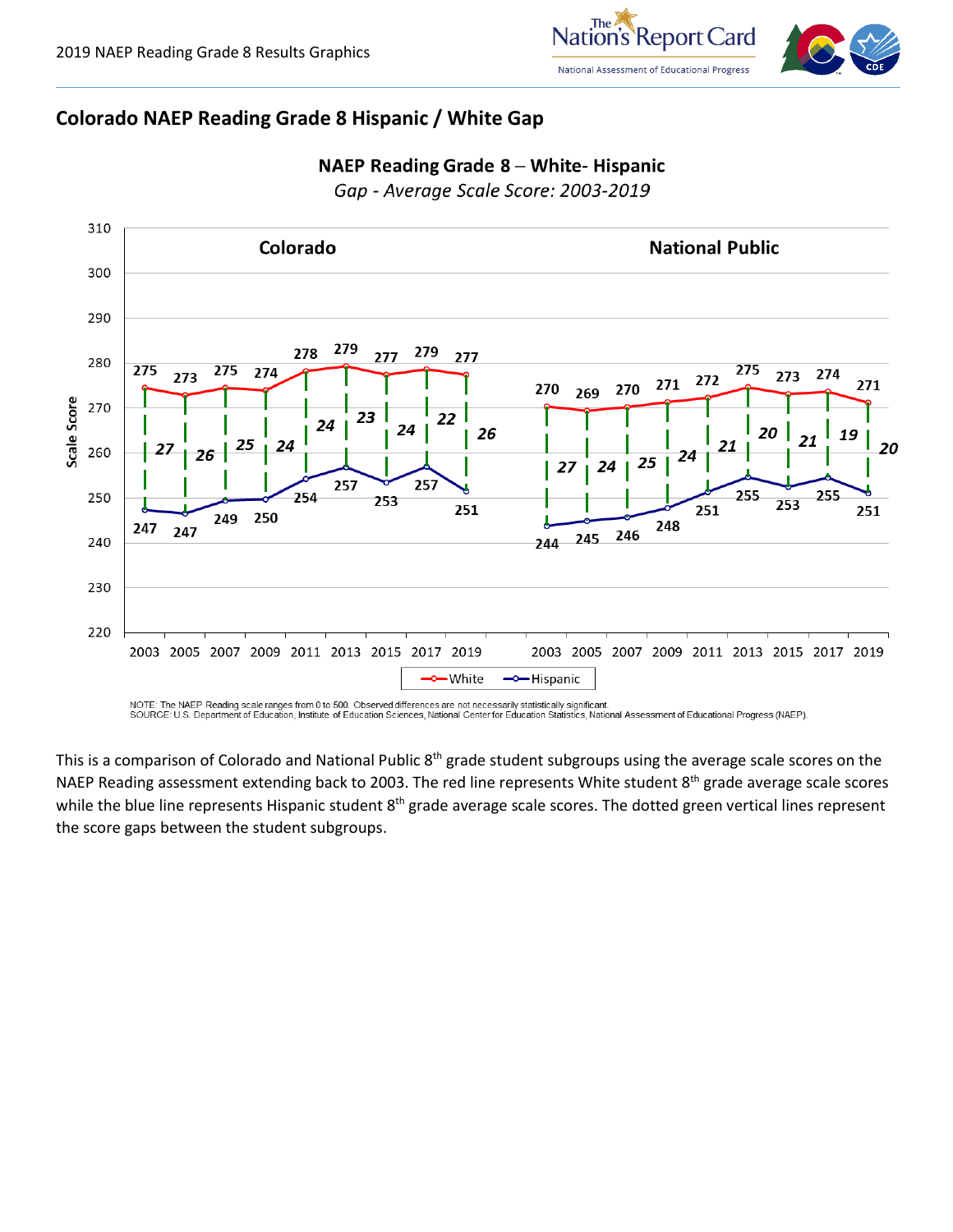

# **Colorado NAEP Reading Grade 8 Free and Reduced Lunch / Non- Free and Reduced Lunch Gap**





NOTE: The NAEP Reading scale ranges from 0 to 500. Observed differences are not necessarily statistically significant SOURCE: U.S. Department of Education, Institute of Education Sciences, National Center for Education Statistics, National Assessment of Educational Progress (NAEP).

This is a comparison of Colorado and National Public 8<sup>th</sup> grade student subgroups using the average scale scores on the NAEP Reading assessment extending back to 2003. The red line represents 8<sup>th</sup> grade students not eligible for free and reduced lunch average scale scores while the blue line represents 8<sup>th</sup> grade students eligible for free and reduced lunch average scale scores. The dotted green vertical lines represent the score gaps between the student subgroups.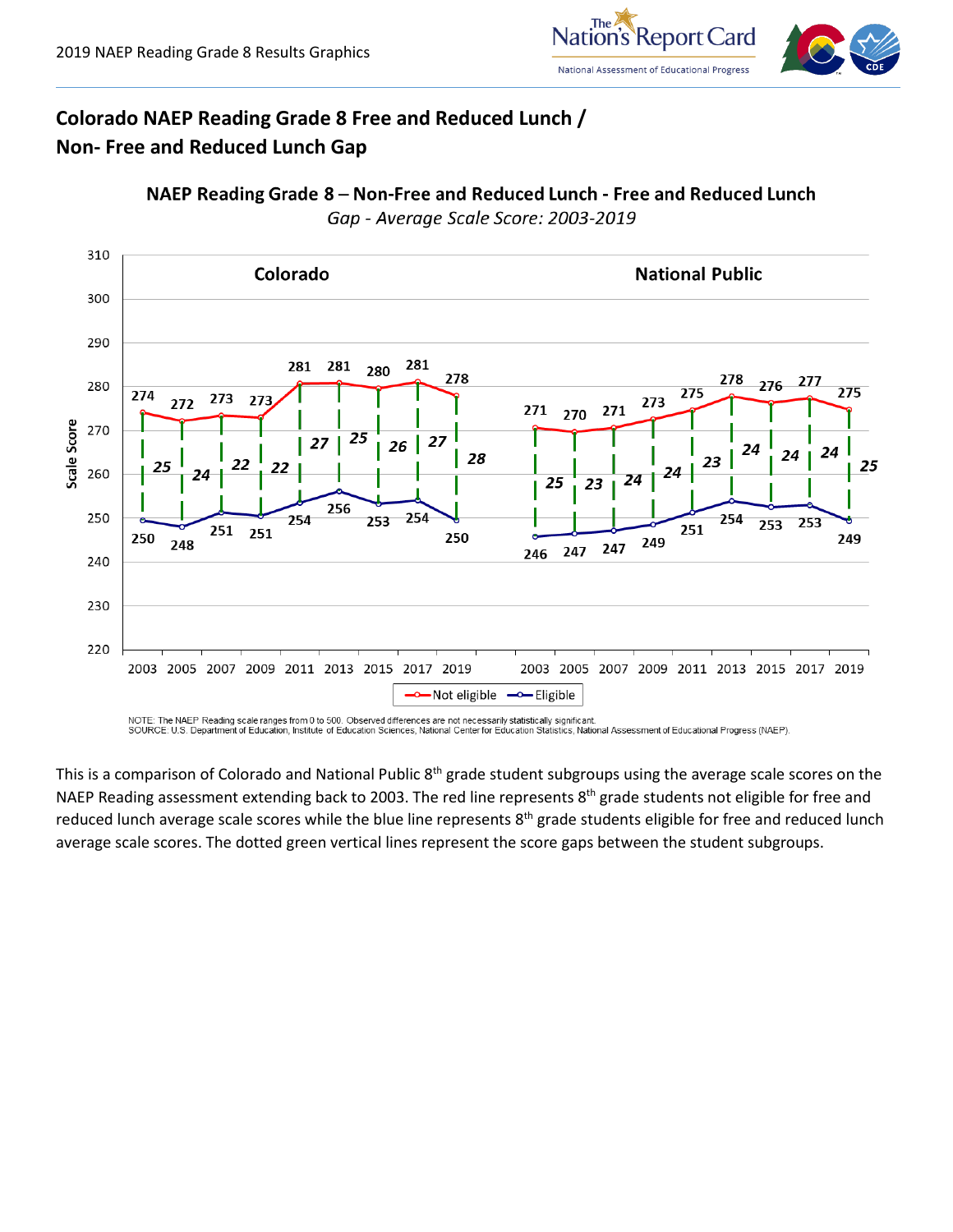

# **Colorado NAEP Reading Grade 8 Non-Disabled Students / Students with Disabilities Gap**



NAEP Reading Grade 8 - Non-Disabled Students - Disabled Students Gap - Average Scale Score: 2003-2019

NOTE: The NAEP Reading scale ranges from 0 to 500. Observed differences are not necessarily statistically significant. SOURCE: U.S. Department of Education, Institute of Education Sciences, National Center for Education Statistics, National Assessment of Educational Progress (NAEP).

This is a comparison of Colorado and National Public 8th grade student subgroups using the average scale scores on the NAEP Reading assessment extending back to 2003. The red line represents 8th grade average scale scores of non disabled students while the blue line represents 8th grade average scale scores of with disabilities. The dotted green vertical lines represent the score gaps between the student subgroups.